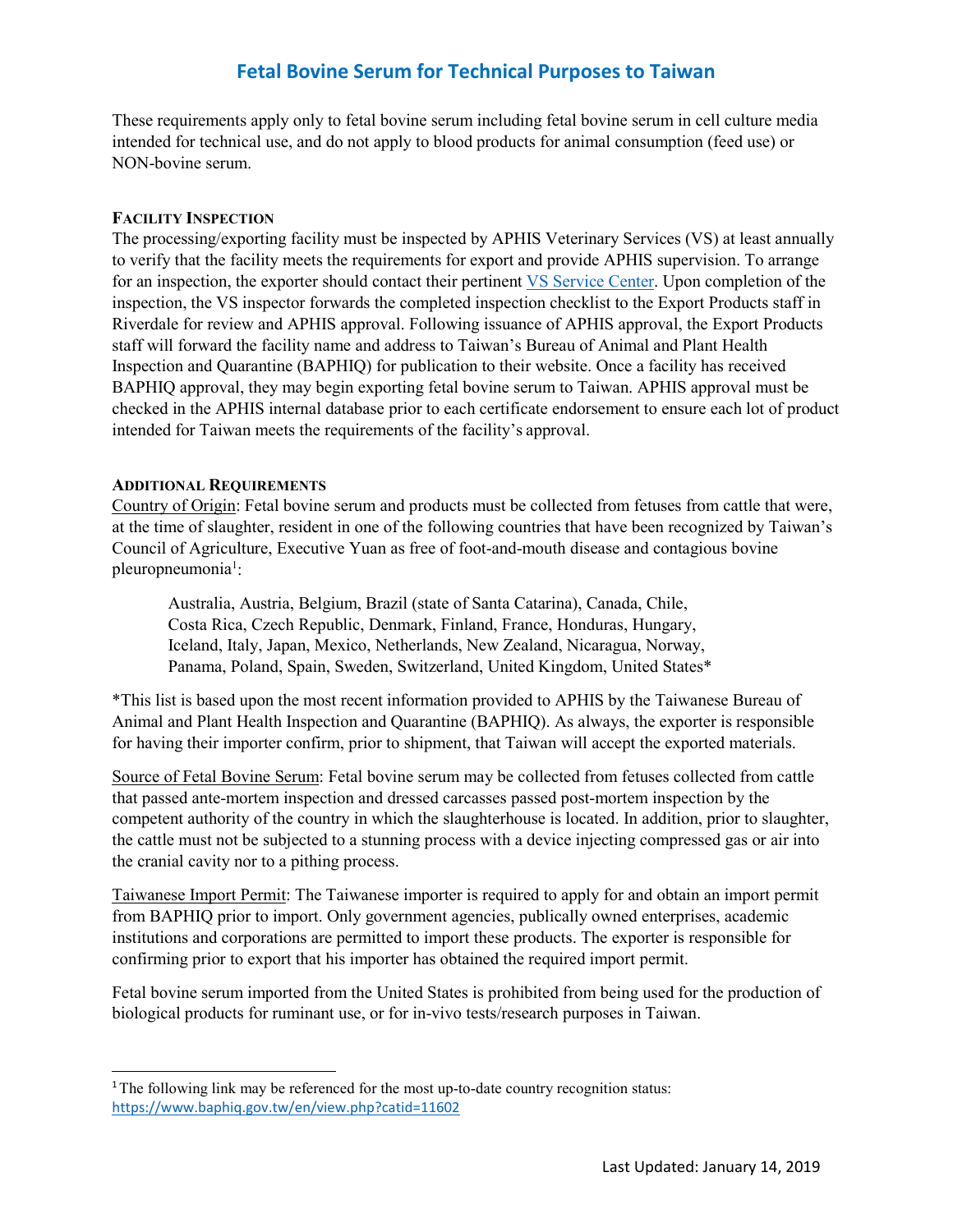## **Fetal Bovine Serum for Technical Purposes to Taiwan**

Production/Handling of Fetal Bovine Serum: Facilities may process fetal bovine serum designated for Taiwan in the same facility as ineligible serum or derivatives. However, appropriate measures must be taken to effectively segregate the fetal bovine serum for export to Taiwan from ineligible materials.

The exporter should be advised that Taiwan has indicated that the consignment must meet the relevant regulations of the International Air Transport Association (IATA). APHIS does not verify anything regarding the regulations of IATA and this requirement may not be referenced on the VS Form16-4.

The information presented on the inner package label must include the product name and lot number.

#### **PROCEDURES FOR CERTIFICATE ENDORSEMENT**

In addition to meeting other APHIS VS requirements regarding issuance of zoosanitary (animal health) export certificates, the exporter must present the following with the draft VS Form 16-4 to the pertinent VS Service Center:

- 1. A properly notarized affidavit containing all certification statements appearing in the "Additional Declarations" section of the VS Form 16-4 under the affidavit line. The pertinent VS Service Center can provide details on how to prepare a proper notarized affidavit.
- 2. Laboratory results must be presented with the certificate showing that the materials have been tested (with negative results) for the following: mycoplasma, bovine viral diarrhea, infectious bovine rhinotracheitis, and exotic bluetongue. In case of imported products, the government certificate may contain certification of this testing as noted below.
- 3. For imported materials: A certificate<sup>2</sup> (for the specific lot of raw material that the exported materials are derived from) endorsed by a full-time salaried veterinarian of the agency responsible for animal health in the country of origin stating:
	- a. That the materials are derived from fetuses from cattle that were, at the time of slaughter, resident in [*insert one of the following:* Australia, Austria, Belgium, Brazil (state of Santa Catarina), Canada, Chile, Costa Rica, Czech Republic, Denmark, Finland, France, Honduras, Hungary, Iceland, Italy, Japan, Mexico, Netherlands, New Zealand, Nicaragua, Norway, Panama, Poland, Spain, Sweden, Switzerland, United Kingdom, United States].
	- b. That the materials are derived from fetuses collected from cattle that have passed antemortem and whose dressed carcasses have passed post-mortem inspection by the competent authority of [*insert name of country of origin*].
	- c. [*If blood is filtered or irradiated in the country of origin*] That the materials have been filtered through a filter of 0.22μm or less or has been irradiated with gamma-rays at a dosage of 25 kGray (2.5MRad) or more, and has been tested and found free from mycoplasma, bovine viral diarrhea, infectious bovine rhinotracheitis, and exotic bluetongue. [If testing is performed in the U.S., laboratory results must be presented with the certificate showing that the materials have been tested (with negative results) for the listed diseases.]

<span id="page-1-0"></span><sup>&</sup>lt;sup>2</sup> An easily readable copy is acceptable.